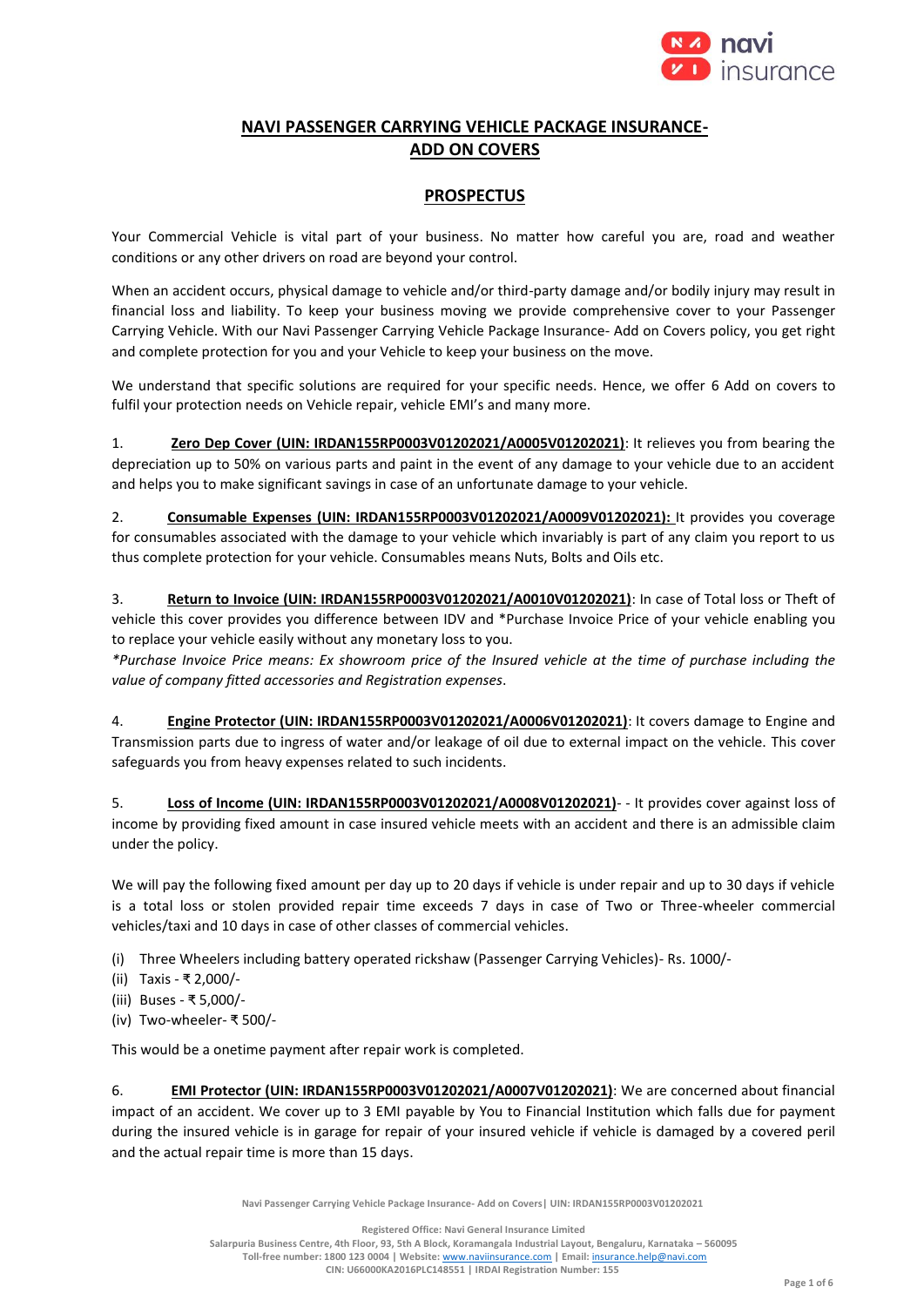

Actual repair time will be counted from the next calendar day of assessment of loss by surveyor or start of repair whichever is later and shall end on the day vehicle is ready for re-inspection or delivery.

**Illustration 1:** Date of Loss: 01<sup>st</sup> Jan Due date of EMI: 2<sup>nd</sup> Jan Date of assessment by surveyor: 03rd Jan Date of start of repairs by garage: 5<sup>th</sup> Jan Date of reinspection /delivery of vehicle: 25<sup>th</sup> Jan Number of days during which vehicle was under repair from  $06<sup>th</sup>$  Jan to  $25<sup>th</sup>$  Jan = 20 days. EMI payable: No EMI payable as it was not due during actual repair period. **Illustration 2:**

Date of Loss: 01<sup>st</sup> Jan Date of assessment by surveyor: 03rd Jan Date of start of repairs by garage: 5<sup>th</sup> Jan Due date of EMI: 8<sup>th</sup> Jan Date of reinspection /delivery of vehicle: 25<sup>th</sup> Jan Number of days during which vehicle was under repair from  $06<sup>th</sup>$  Jan to  $25<sup>th</sup>$  Jan = 20 days. EMI payable: 1 EMI amount as mentioned in your amortization schedule. This would be a onetime payment after repair work is completed.

#### **\*IMPORTANT EXCLUSIONS:**

Apart from General Exclusions following are the exclusions applicable to respective add on covers:

#### **1. Zero Dep cover**

a) Deductible as mentioned in the policy schedule.

#### **2. Consumable Expenses**

- a) Any consumable not associated with admissible Own Damage claim under section I (Own Damage) of the policy.
- b) Any consumables that are related to wear and tear and not directly related to claim.

**Navi Passenger Carrying Vehicle Package Insurance- Add on Covers| UIN: IRDAN155RP0003V01202021**

**Registered Office: Navi General Insurance Limited**

**Salarpuria Business Centre, 4th Floor, 93, 5th A Block, Koramangala Industrial Layout, Bengaluru, Karnataka – 560095 Toll-free number: 1800 123 0004 | Website:** [www.naviinsurance.com](http://www.naviinsurance.com/) **| Email:** [insurance.help@navi.com](mailto:insurance.help@navi.com) **CIN: U66000KA2016PLC148551 | IRDAI Registration Number: 155**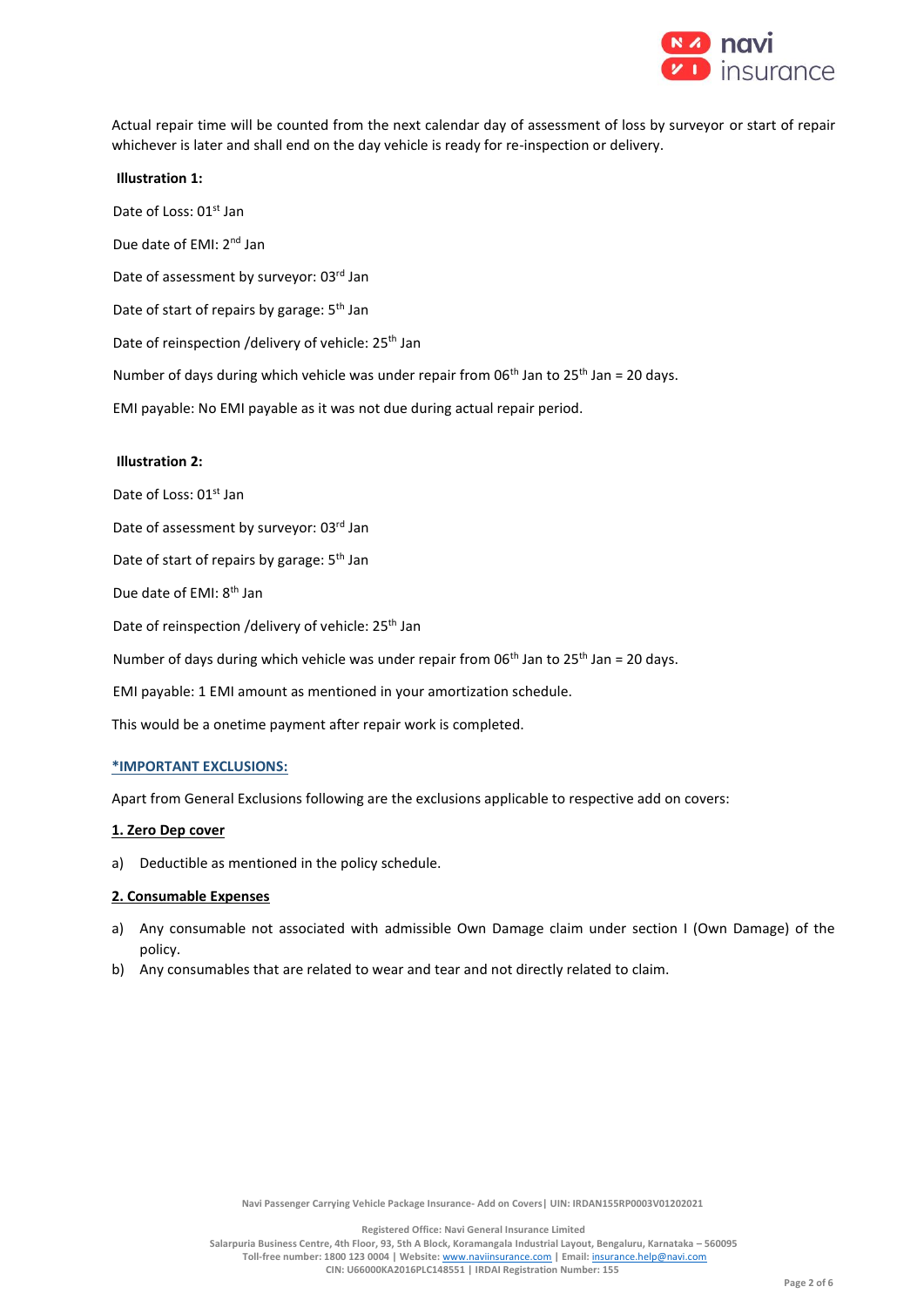

### **3. Return to Invoice**

a) Cost of any non-built in electrical/electronic and non-electrical/electronic accessories including bi-fuel kit forming part of the invoice but not insured under section 1 (Own Damage) of the policy

#### **4. Engine Protector**

- a) Any consequential loss, wear and tear, mechanical & electrical failure and parts falling under warranty.
- b) Loss or damage due to corrosion of engine or parts thereof due to delay in intimation.
- c) Depreciation on parts unless zero dep cover is opted.
- d) Deductible as stated in policy schedule.

#### **5.EMI Protector**

a) Any penalty, interest, charges levied by financer due to default in payment.

#### **DISCOUNTS:**

**Navi GI Duniya Discount (Loyalty Discount):** If you are our existing customer a discount of 5% will be offered to you on purchase of this policy.

**Bundling discount:** This discount of 5% is provided if you choose more than 3 add-ons. This discount will be given on the total premium to be charged for the bundle of add-ons.

#### **CLAIMS PROCEDURE:**

We all take precautions to avert accidents however in the event of any unfortunate accident be rest assured of complete assistance from us.

It is very convenient to get in touch with us by calling our Toll-Free Helpline on **18001230004**. Alternatively, one can reach us by using Mobile Application OR Customer Portal at our Website www.naviinsurance.com OR by sending an e-mail at [insurance.help@navi.com](mailto:insurance.help@navi.com).

Intimation of claim to us, immediately on occurrence, will ensure prompt and effective assistance.

#### **Claim Notification & Registration:**

Notify or submit a claim by following way;

- By calling Toll Free 18001230004 OR
- By sending an E Mail t[o insurance.help@navi.com](mailto:insurance.help@navi.com) OR
- For Senior Citizens, we have a special cell and our Senior Citizen Customers can email us at [seniorcare@navi.com](mailto:seniorcare@navi.com) for priority resolution.
- Through Customer Portal on website www.naviinsurance.com OR
- Directly walk into branch

While notifying the claim, following information should be provided:

- Name of insured
- Insured contact numbers
- Policy number
- Date and time of loss
- Location of loss
- Nature and approximate extent of loss
- Place and contact details of the person at the loss location.
- Details of driver at the time of loss

**Navi Passenger Carrying Vehicle Package Insurance- Add on Covers| UIN: IRDAN155RP0003V01202021**

**Registered Office: Navi General Insurance Limited**

**Salarpuria Business Centre, 4th Floor, 93, 5th A Block, Koramangala Industrial Layout, Bengaluru, Karnataka – 560095 Toll-free number: 1800 123 0004 | Website:** [www.naviinsurance.com](http://www.naviinsurance.com/) **| Email:** [insurance.help@navi.com](mailto:insurance.help@navi.com)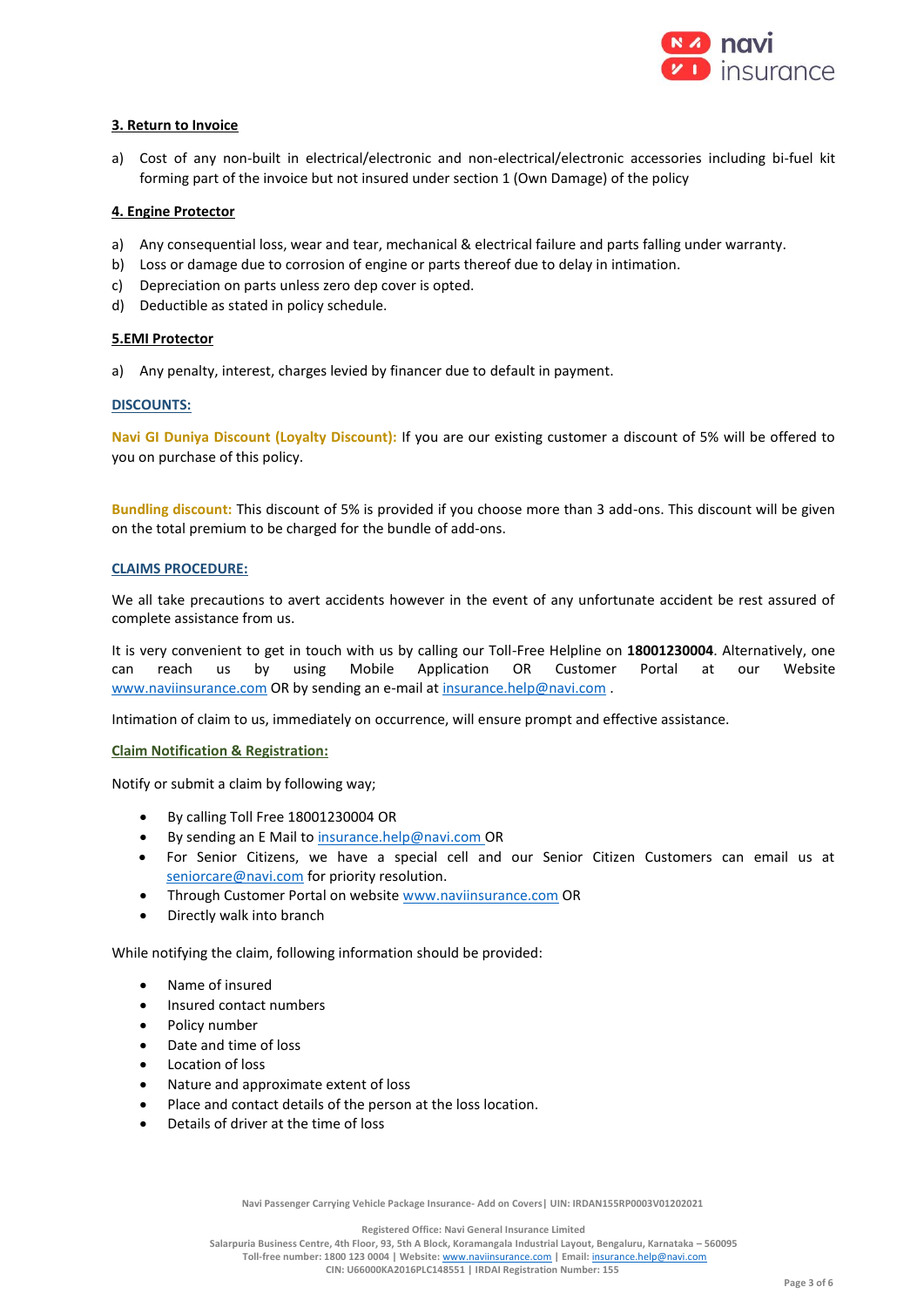

#### **After Notification & Registration:**

#### **Own Damage Claims:**

You are advised to inform the company immediately after the loss. If there is involvement of third-party death/injury, company may go for spot survey. Else you may shift your vehicle to any garage of your choice

Survey will be conducted before you initiate the repair by the assigned surveyor at the garage. Please refer policy for details regarding survey process.

The Company has option to repair, reinstate or replace the vehicle or part thereof and/or its accessories or may pay in cash the amount of the loss or damage and the liability of the Company shall not exceed:

(a) for total loss / constructive total loss of the vehicle - the Insured's Declared Value (IDV) of the vehicle (including accessories thereon) as specified in the Schedule less the value of the damaged vehicle.

(b) for partial losses, i.e. losses other than Total Loss/Constructive Total Loss of the vehicle - actual and reasonable costs of repair and/or replacement of parts lost/damaged subject to depreciation as per limits specified (Not applicable if add on cover is opted for covering depreciation) and any other applicable add on cover.

Following are the documents that will be needed for survey and processing of Own Damage claim:

- Claim Form completely filled and duly signed by Insured (CO's seal needs to be affixed in case the insured is a Firm/Company)
- Copy of Registration Certificate (original for verification)
- Copy of Motor Driving License of the person driving the vehicle at the time of accident (original for verification)
- Copy of fitness certificate/Goods receipt (for GCW)/Permit and badge of driver (for passenger vehicle) (original for verification).
- Police Report / Panchanama (In case of Partial Theft / Third Party property damage / Death / Body Injury / Damage due to Riot, Strike and Malicious act)
- KYC documents (Address Proof as per policy & ID proof) if claim amount exceeds Rs.1 lakh.
- Cancelled Cheque (CTS complied) or Filled NEFT Mandate form for online transfer of claim payment. (For reimbursement claims only).
- Original bill of repair/replacement for repair carried out on vehicle.

#### **Own Damage Claim Settlement:**

- 1. After receipt of all relevant claim document, surveyor will assess the loss and issue repair approval.
- 2. The surveyor may conduct re-inspection once repairs are completed and on receipt of original repair bills.

We will release claim payment within 7 working days after receipt of all claim document.

**Theft claims:** The claim for theft of complete vehicle would be settled for the insured's declared value (IDV) of the vehicle (including accessories thereon) less policy excess as specified in the policy schedule.

**Documentation for Theft claims:** The following additional documents would be required to listing required for settlement of own damage claims (excluding repair bills):

- Copy of FIR.
- Letter to RTO for keeping the file in safe custody.
- Confirmation of non-recovery of vehicle.
- Letter of subrogation.
- Transfer of ownership documents.

We will release the claim payment within 15 days after receipt of all claim documents.

**Navi Passenger Carrying Vehicle Package Insurance- Add on Covers| UIN: IRDAN155RP0003V01202021**

**Registered Office: Navi General Insurance Limited**

**Salarpuria Business Centre, 4th Floor, 93, 5th A Block, Koramangala Industrial Layout, Bengaluru, Karnataka – 560095 Toll-free number: 1800 123 0004 | Website:** [www.naviinsurance.com](http://www.naviinsurance.com/) **| Email:** [insurance.help@navi.com](mailto:insurance.help@navi.com)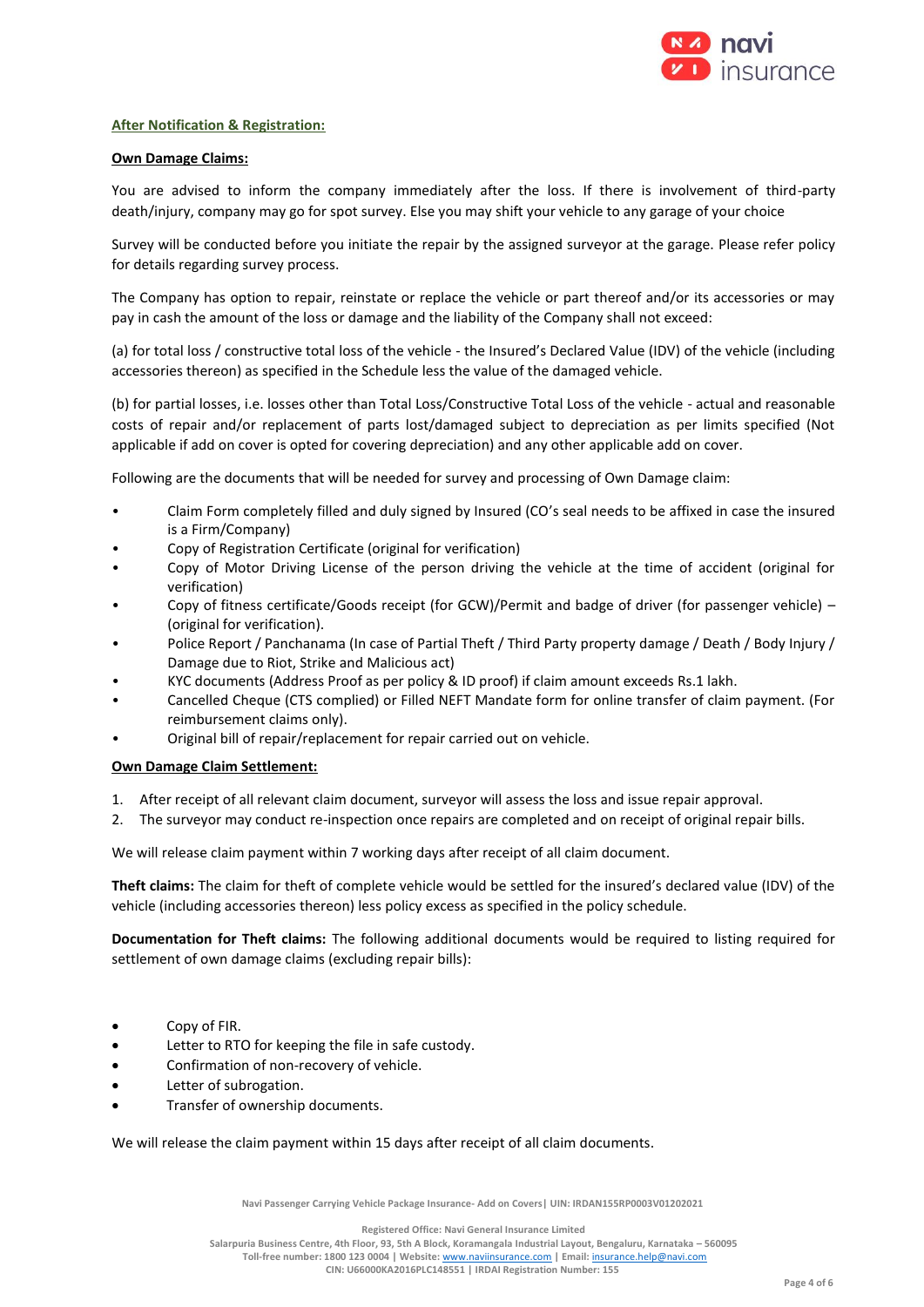

**Legal Liability Claims:** Claim payment will be settled as awarded by court or as agreed between the Company and Third Party.

#### **Documentation for Liability claims**

- Policy Copy
- Copy of Registration Book
- Copy of Motor Driving License of the person driving the vehicle at the time of accident
- Copy of permit and fitness certificate.
- Police Panchanama /FIR

**Personal Accident Claims**: Claims will be settled post receipt of necessary documents.

We will require following documents to process your claim. You may provide the same to enable us to promptly settle your claim.

#### **Documents for Personal Accident Claims**

- Policy copy
- Certificate from government hospital doctor confirming the nature and degree of disability
- Discharge summary of the treating hospital clearly indicating the Hospital Registration No.
- Diagnostic reports
- FIR / Panchanama– (if Notified to Police) Attested or Original
- Final Police Report- (if applicable)
- Death Certificate\*
- Post Mortem report\*
- Legal Heir certificate /nominee certificate\*
- KYC of Claimant

#### **(Marked with \* are required only in death claims)**

The list of documents furnished herein is illustrative but not exhaustive. We may request you to provide more documents depending upon the nature of loss and circumstances.

Please also refer policy for detail documentation requirement.

**IRDAI Regulation No 17**: This *Policy* is subject to regulation 17 of *IRDAI* (Protection of Policyholder's Interests) Regulation 2017 or any amendment thereof from time to time.

**Note:** Policy Term and Conditions & Premium rates are subject to change with prior approval from IRDAI.

**Disclaimer:** This is only a summary of the product features. The actual benefits available are as described in the policy, and will be subject to the policy terms, conditions and exclusions. Please seek the advice of your insurance advisor if you require any further information or clarification.

#### **SECTION 41 OF INSURANCE ACT, 1938**

1) No person shall allow or offer to allow either directly or indirectly as an inducement to any person to take out or renew or continue an insurance in respect of any kind of risk relating to lives or property in India, any rebate of the whole or part of the commission payable or any rebate of premium shown on the policy, nor shall any person taking out or renewing or continuing a policy accept any rebate, except such rebate as may be allowed in accordance with the prospectus or tables of the Insurers.

**Navi Passenger Carrying Vehicle Package Insurance- Add on Covers| UIN: IRDAN155RP0003V01202021**

**Registered Office: Navi General Insurance Limited**

**Salarpuria Business Centre, 4th Floor, 93, 5th A Block, Koramangala Industrial Layout, Bengaluru, Karnataka – 560095 Toll-free number: 1800 123 0004 | Website:** [www.naviinsurance.com](http://www.naviinsurance.com/) **| Email:** [insurance.help@navi.com](mailto:insurance.help@navi.com)